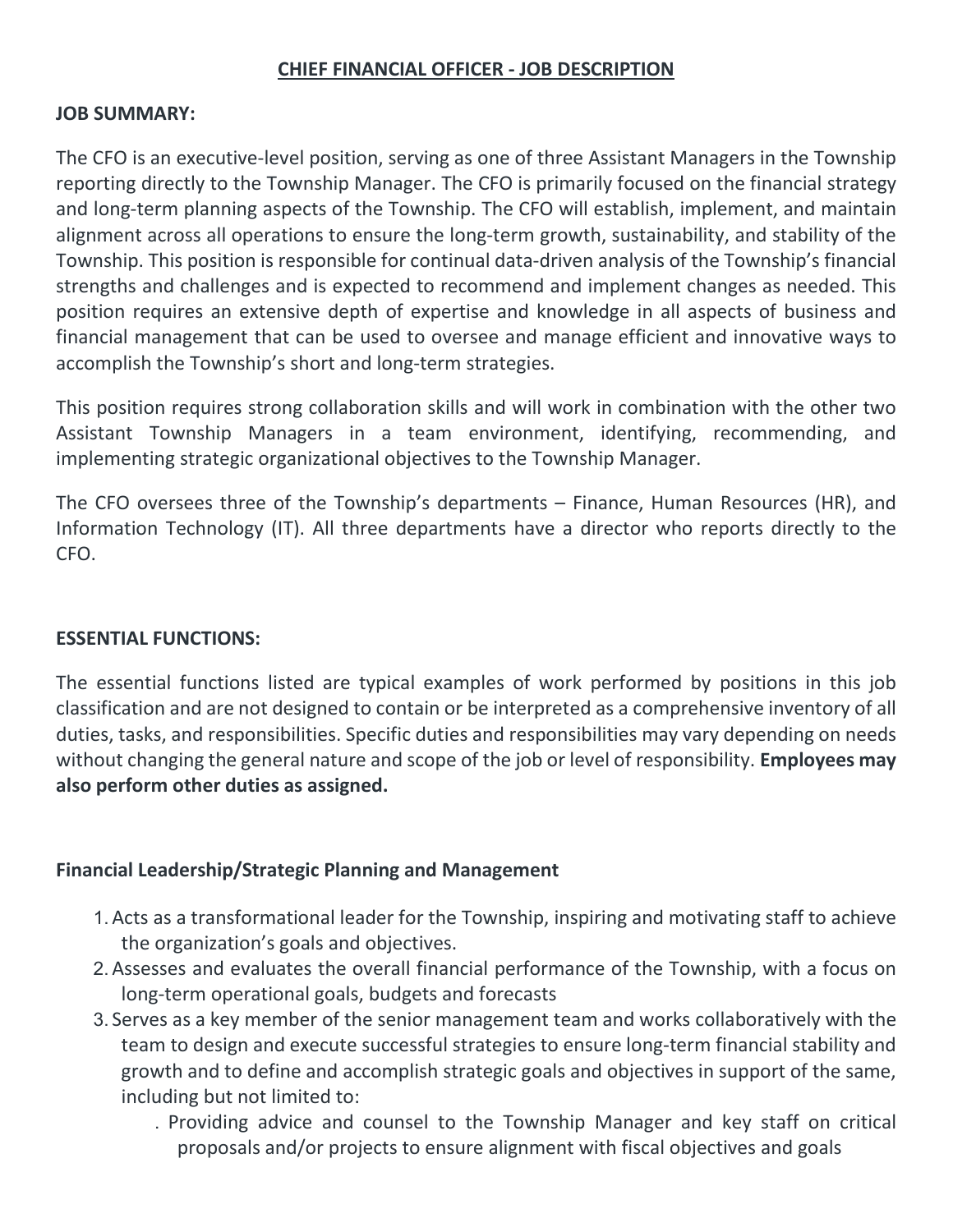- a. Providing guidance and direction to Township management and staff regarding the development and maintenance of a long-term capital improvement plan
- b.Analyzing long-term operating impacts of proposed capital projects and/or Township initiatives to protect the organization's financial integrity and operational effectiveness.
- c. Analyzing enterprise operations and programs and providing guidance and direction to Township management and staff regarding the same to ensure the long-term and strategic growth and stability of those operations
- d. Providing guidance and direction to aid in the formulation of economic development strategies
- 4. Serves as the key member of the senior management team in supporting Township staff in all financial aspects of Township operations in their purview, including but not limited to:
	- . Establishing and maintaining in conjunction with the Finance Department, financial policies that reflect the financial stewardship standards of the Township Supervisors, Township Manager, and generally accepted industry practices
	- a. Supporting, facilitating and encouraging discussion of policies and practices with the public and staff
	- b.Overseeing and directing the development and dissemination of prospective information on operational and financial performance as well as more traditional retrospective information such as budget-versus-actual reports
- 5.Oversees the identification, use and analysis of data on operational and financial performance for use in evaluating, establishing, and meeting long-term and strategic goals and objectives, including but not limited to:
	- . Working with the senior management team to identify and understand information and data needed to manage the strategic objectives and to run efficient and effective day-to-day operations.
	- a. Overseeing the identification, acquisition and implementation of technical systems and software used for leveraging data and associated analytics to identify and establish operational needs, objectives, goals and solutions
	- b. Overseeing and developing operational and fiscal indicators, dashboards, scorecards, and other easily accessible means to communicate vital financial information.
	- c. Overseeing and evaluating analytical information in support of ensuring data driven decisions
- 6. Educates stakeholders including fellow executive team members, elected officials, and the public about all aspects of the overall financial performance of the Township in order for them to understand the ramifications of issues more fully and to make better decisions, including but not limited to:
	- . Governmental finance
	- a. General finance concepts
	- b. Data analytics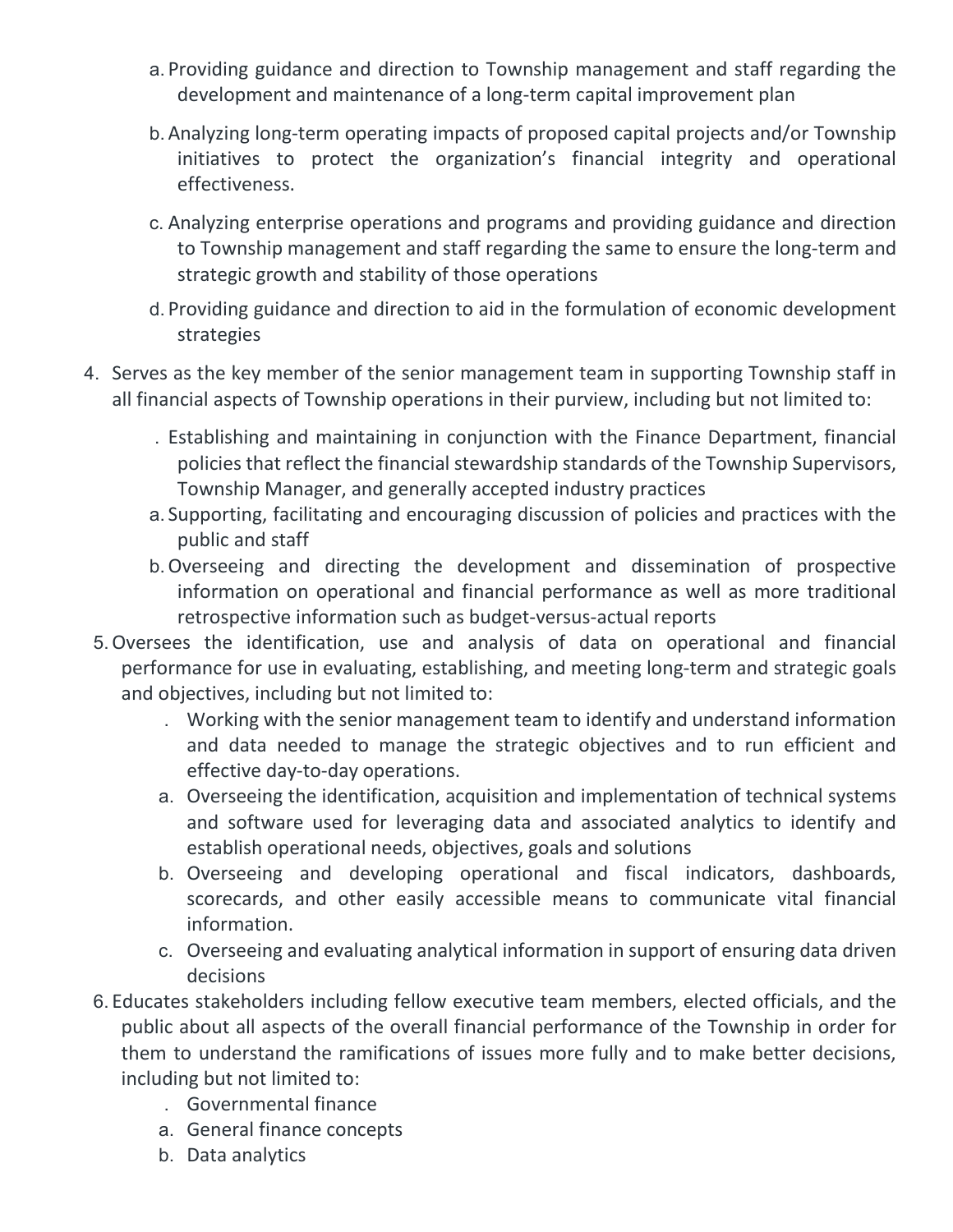- c. Best business management practices
- 7.Actively participates in professional associations such as the Government Finance Officers Association and other national, state, and local professional organizations to keep the Township abreast of leading financial management practices.

### **Township-wide Fiscal Performance Management**

- 1. Serves as the key member from the executive leadership team with all Departments with respect to understanding, analyzing, and utilizing cues provided by operational and financial information
- 2. Provides guidance and direction to all Departments on how to achieve effective, financially sustainable operations. Oversees and directs the identification and implementation of initiatives, processes, and operations in furtherance of the same.
- 3.Oversees the development, implementation and maintenance of fiscal performance measurements and goals to ensure alignment with operational and strategic goals
- 4.Oversees and directs the analysis of Township enterprise fund operations and programs to ensure optimal business practices and initiatives to support revenue driven growth and stability.

# **Departmental Operations – Finance, HR, and IT**

- 1. Provides vision and leadership while directing overall activities of programs in the Finance, HR, and IT Departments.
- 2. Establishes overall goals, objectives, and service standards for the departments and their functions. Communicates these standards and is accountable for managing the activities required to achieve them.
- 3. Leads efforts with the Director of Finance to develop and implement policies and procedures pertaining to financial operations and activities; develops and implements internal control systems and procedures to reduce the potential of errors, omissions, and fraud; works with staff across the departments to develop, update and implement administrative policies.
- 4.Oversees the execution, maintenance and analysis of the annual budget preparation process and administration of the same and ensures the budget aligns with strategic plans, longterm fiscal objectives and goals and the Township's financial policies.
- 5.Oversees the analysis of all aspects of employee life cycle to ensure compliance with strategic plans, long-term fiscal objectives and goals and the Township's financial policies.
- 6. Coaches Finance, HR, and IT staff by asking questions to engage staff and get them to think about issues and come to successful decisions and outcomes on their own – thereby leading to better learning and acceptance than simply telling them what to do.
- 7. Interprets applies, and ensures compliance with established policies/procedures, governmental standards, and all other applicable laws, codes, statutes, rules, regulations, and standards appropriate for the departments; initiates any actions necessary to correct deviations or violations.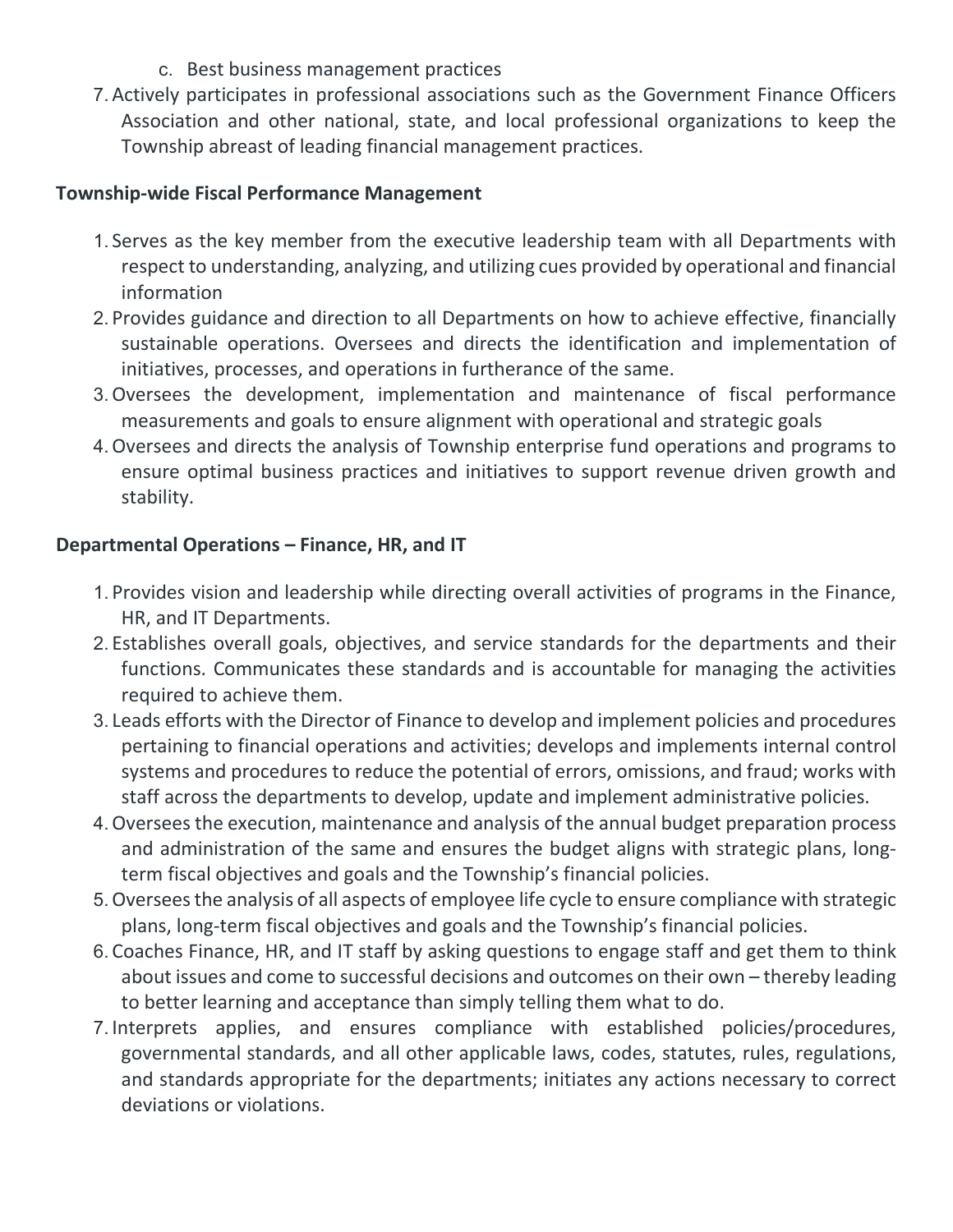### **MINIMUM QUALIFICATIONS:**

Bachelor's degree in Business Administration, Public Administration, Finance, or related field; supplemented by ten (10) years of experience in business, public or financial administration, including five (5) years of supervisory experience; or an equivalent combination of education, certification, training, and/or experience.

Must possess a valid driver's license and proof of auto insurance

# **PREFERRED QUALIFICATIONS:**

Master's Degree in Business Administration, Public Administration, Finance, or related field. Three (3) years of experience in an executive-level role with a focus on business operations management and strategic planning. Demonstrated experience overseeing governmental, utility, and other enterprise operations such as golf course, pool and other revenue-creating recreational programs.

# **CERTIFICATIONS:**

Certification as a CPFO or a CPA is desirable, but not required.

# **KNOWLEDGE, SKILLS, AND ABILITIES:**

- Advanced knowledge of the principles and comprehensive practices of financial and business operations management
- Advanced knowledge of and ability to leverage data and analytics to support goals
- Advanced knowledge of the financial impacts associated with the administration of insurance benefits, retirement and pension plans, and compensation programs
- Advanced knowledge of the principles and comprehensive practices of strategic planning and implementation
- Knowledge of the principles and comprehensive practices of human resource strategy, management, and administration
- Knowledge of the principles and comprehensive practices of information technology strategy, management, and administration as it relates to data analytics
- Knowledge of principles, practices, methodologies, and techniques utilized to effectively manage and motivate a diverse workforce
- Skill in the use of Microsoft Office products (Word, Outlook, and Excel) and applicable department/organization-specific software and ability to learn and become proficient in the use of other specialized software as may be required
- Skill in adapting to a changing work environment, competing demands, and ability to deal with frequent change, delays, or unexpected events
- Skill in developing and managing project budgets